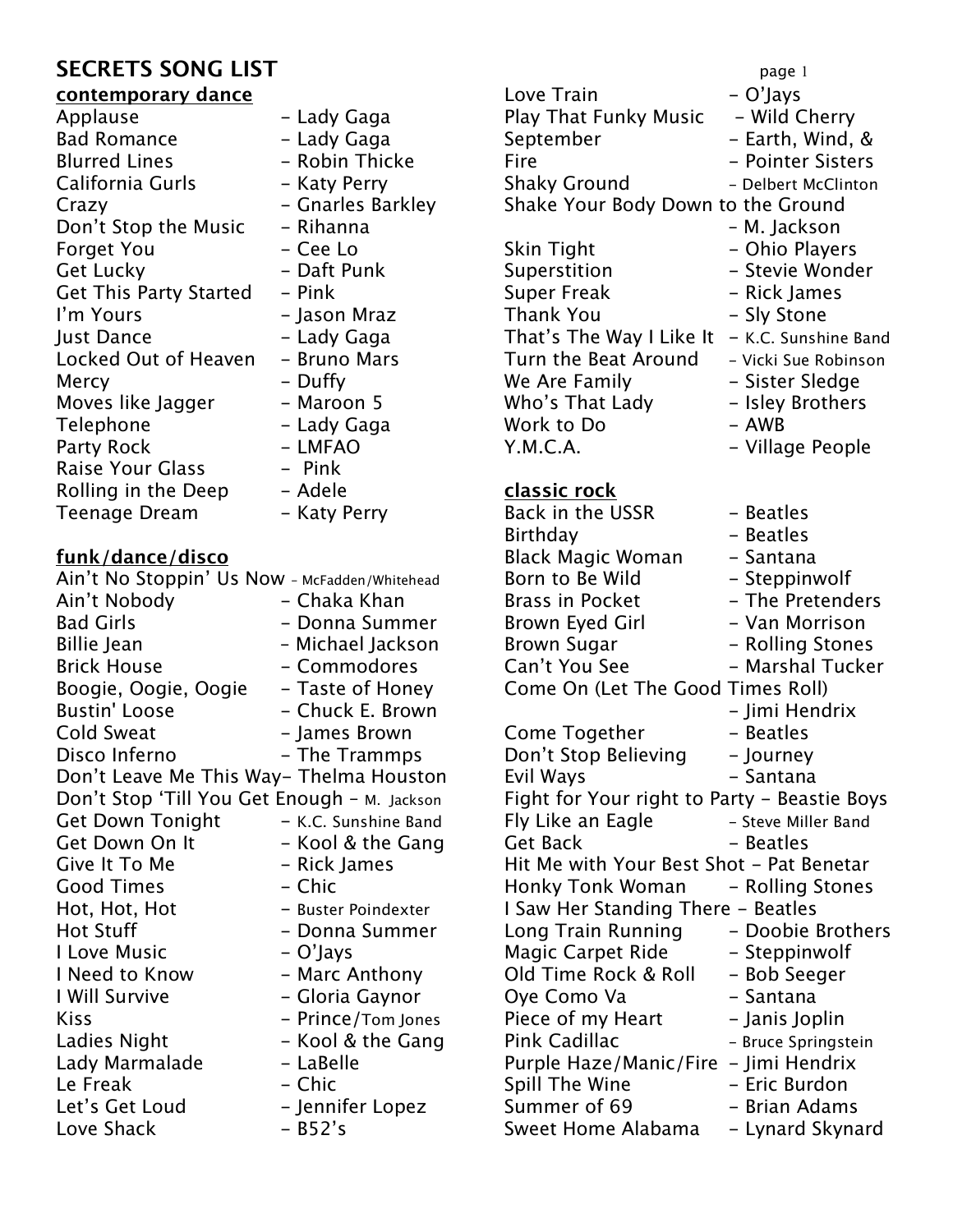# **SECRETS SONG LIST** page 2

| The Letter                          | - Joe Cocker    |
|-------------------------------------|-----------------|
| Tush                                | $-$ Z.Z. Top    |
| Twist & Shout                       | - Beatles       |
| Unchain My Heart                    | - Joe Cocker    |
| Walk This Way                       | - Aerosmith     |
| What I Like About You               | - The Romantics |
| Wild Thing                          | - Troggs        |
| You Shook Me All Night Long - AC/DC |                 |

## **60s/motown**

25 Miles To Go  $-$  Edwin Starr Ain't Nothin Like the Real Thing - M. Gaye & T.Terrell Ain't Too Proud to Beg - Temptations Be My Baby **- The Ronettes** Chain of Fools - Aretha Franklin Can't Get Next to You - Temptations Could it be I'm Falling in Love- Spinners Dancin' in the Streets  $-$  Martha/Vandellas Devil With a Blue Dress - Mitch Ryder Get Ready **- Temptations** Hold On, I'm Coming - Sam & Dave I Can't Help Myself (Sugar Pie Honey Bunch) - 4 Tops I Want You Back - Jackson 5 I Wish  $-S.$  Wonder If I could Build My whole World - M. Gaye & T. Terrell I'll Be Around - Spinners Knock on Wood - Wilson Picket Never Can Say Goodbye - Jackson 5 Midnight Hour - Wilson Picket Mustang Sally **- Wilson Picket** My Girl **Canadian Accord - Temptations** Nowhere to Run - Martha/Vandellas Rescue Me  $-$  Fontella Bass Respect - Aretha Franklin Sitting On the Dock of the Bay- Otis Redding Soul Man - Sam & Dave Stand by Me - Ben E. King Stop in the Name of Love- Supremes Under The Boardwalk - The Drifters Up on the Roof - The Drifters What's Going On - Marvin Gaye Your Love Lifting Me Higher - Jackie Wilson

#### **reggae/carribbean**

| Get Up Stand Up       | - Bob Marley  |
|-----------------------|---------------|
| I Can See Clearly Now | - Jimmy Cliff |
| I Shot the Sheriff    | - Bob Marley  |
| No Woman No Cry       | - Bob Marley  |
|                       |               |

## **blues**

| Cold Shot          | - Stevie Ray Vaughn |
|--------------------|---------------------|
| Little By Little   | - Susan Tedeschi    |
| Sweet Home Chicago | - Robert Johnson    |

| soft pop                                     |                       |
|----------------------------------------------|-----------------------|
| Ain't No Sunshine                            | - Bill Withers        |
| Black Horse & the Cherry Tree                |                       |
|                                              | - K.T.Tunsdal         |
| Do It Again                                  | – Steely Dan          |
| Don't Know Why                               | - Norah Jones         |
| Drift Away                                   | - Dobie Gray          |
| Fire                                         | - Pointer Sisters     |
| Game of Love                                 | - Santana             |
| I'm Yours                                    | - Jason Marz          |
| La Isla Bonita                               | - Madonna             |
| Margaritaville                               | - Jimmy Buffet        |
| <b>Moon Dance</b>                            | - Van Morrison        |
| <b>Smooth Operator</b>                       | - Sade                |
| <b>Sun Goddess</b>                           | - Earth, Wind, & Fire |
| <b>Sweet Caroline</b>                        | - Neil Diamond        |
| <b>Time After Time</b>                       | - Cyndi Lauper        |
| Waiting on the World to Change               |                       |
|                                              | - John Mayer          |
| What You Won't Do                            | - Cole/Bryson         |
| You Are the Sunshine of My Life              |                       |
|                                              | - Stevie Wonder       |
| <b>50s/golden oldies</b>                     |                       |
| <b>Run Around Sue</b>                        | - Dion & the Belmonts |
| I Love You More Today                        | - Five Stairsteps     |
| <b>Twist medley</b>                          | - Chubby Checker      |
| Can't Take my Eyes off of You - Four Seasons |                       |
| Pretty Woman                                 | - Roy Orbison         |
| Jailhouse Rock                               | – Elvis               |
| Johnny B. Goode                              | - Chuck Berry         |
| <b>Great Balls of Fire</b>                   | - Jerry Lee Lewis     |
| The Great Pretender                          | - The Platters        |
| Tonight, Tonight                             | - The Mellow Kings    |
| In the Still of the Night                    | – The Five Satins     |
| I Can't Help Falling in Love - Elvis         |                       |
| The Wanderer                                 | - Dion & Belmonts     |